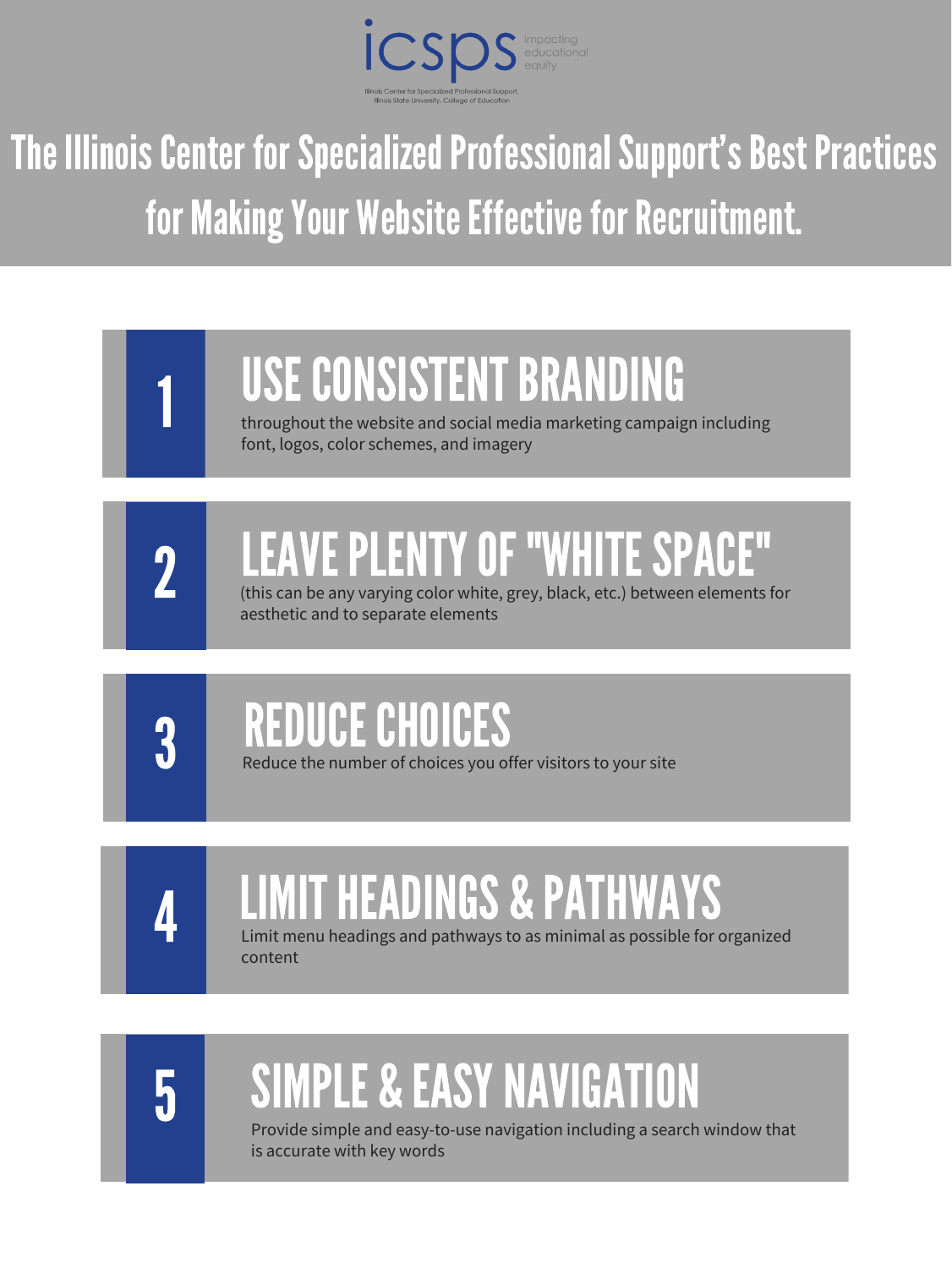



#### RULEOFTHIRDS

Apply the rule of thirds so that the eye naturally drifts when looking at your webpage







10